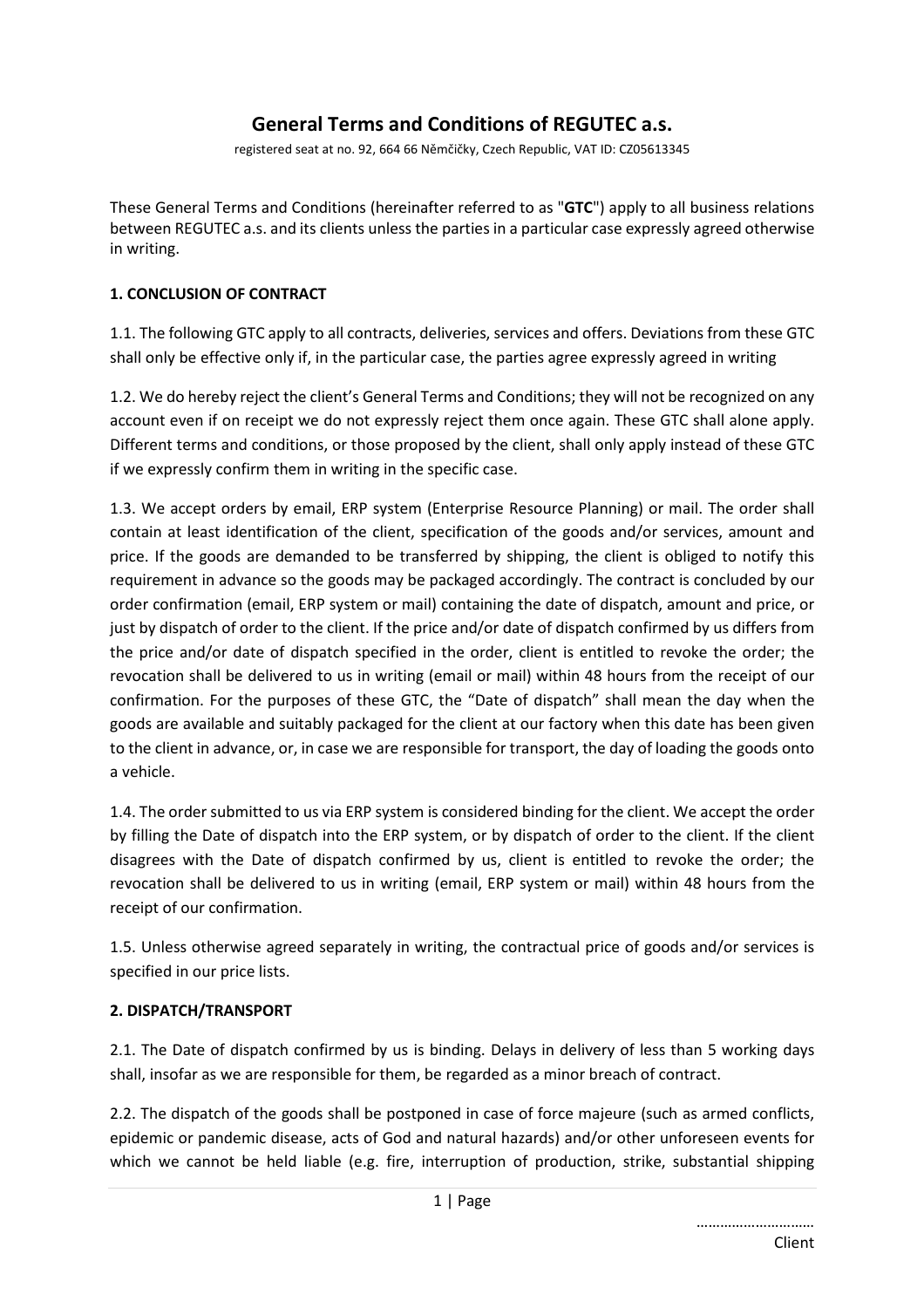disruptions) until the described event or its effects end. This also applies if the events referred to above affect our subcontractors or suppliers. In important cases we shall inform the client without undue delay that the circumstance has occurred and that the circumstance has passed. In the event of delays for which we are not liable, the client is not authorized to withdraw from the contract and/or to make any claims for compensation.

2.3. We are entitled to refuse to provide performance under an existing contract:

- a) if the client is in default in accepting or receiving the shipment or in making any payment relating to any contract with us;
- b) in the event of a significant deterioration in the client's financial situation, in particular if after the conclusion of the contract comes to light or the initiation of conciliation, insolvency and/or bankruptcy proceedings, default or suspension of payments; this does not apply if the client pays the full purchase price of the shipment in advance or if it is agreed otherwise by us agreed upon security for payment (e.g., a bank guarantee).

2.4. If the client requests a postponement of the shipment of the goods or if the shipment of the goods is delayed due to a reason, for which the client is responsible, we are entitled to charge a storage fee of 1 € + applicable VAT per day for each pallet of goods. Permissions to charge storage charges shall commence on the  $30<sup>th</sup>$  day following the Date of dispatch of the goods. If the client does not take delivery of the goods within 30 days of the Date of dispatch, we shall be entitled to issue an advance invoice, which will be charged to the client at 100 % of the price agreed in the contract.

2.5. If the client does not take delivery of the goods within 90 days of the Date of dispatch, we shall be entitled to demand the client to pay a contractual penalty of up to 30 % of the agreed contract price. If the client fails to take delivery of goods within 6 months after Date of dispatch, we are entitled to demand the client to pay an additional contractual penalty, which, together with the penalty specified in the preceding sentence, shall be up to a maximum of 100 % of the agreed contract price.

2.6. Part-deliveries are permitted. In the case of an order that we will produce for more than 30 days, the client is required to take delivery of the partial parts of the order, and the shipment of these partial parts of the order will be informed in advance by us.

2.7. Unless otherwise agreed by both contractual parties in writing, delivery condition FCA (Regutec production facility, especially in Němčičky or Hrušovany u Brna, Czech Republic) Incoterms® 2020 shall apply.

# **3. WARRANTY**

3.1. The client must inspect the goods within 14 working days of receipt of the goods in order to inspection (quality and quantity). In case of delayed inspection, the client loses any warranty rights for obvious defects (such as mould, fungus, mechanical damage, colour spots, etc.). All defects must be notified by the client within 7 working days of their discovery. Delayed notification shall be deemed to be loss of any rights under the defective performance.

3.2. We provide a warranty on new goods for 24 months from the date on which the goods are invoiced (advance payment in accordance with Article 2, paragraph 2.4. is sufficient), except for the so-called client products, as defined below, where client products are not warranted, unless the warranty is otherwise specified in the relevant technical data sheet. For client products shall be deemed to be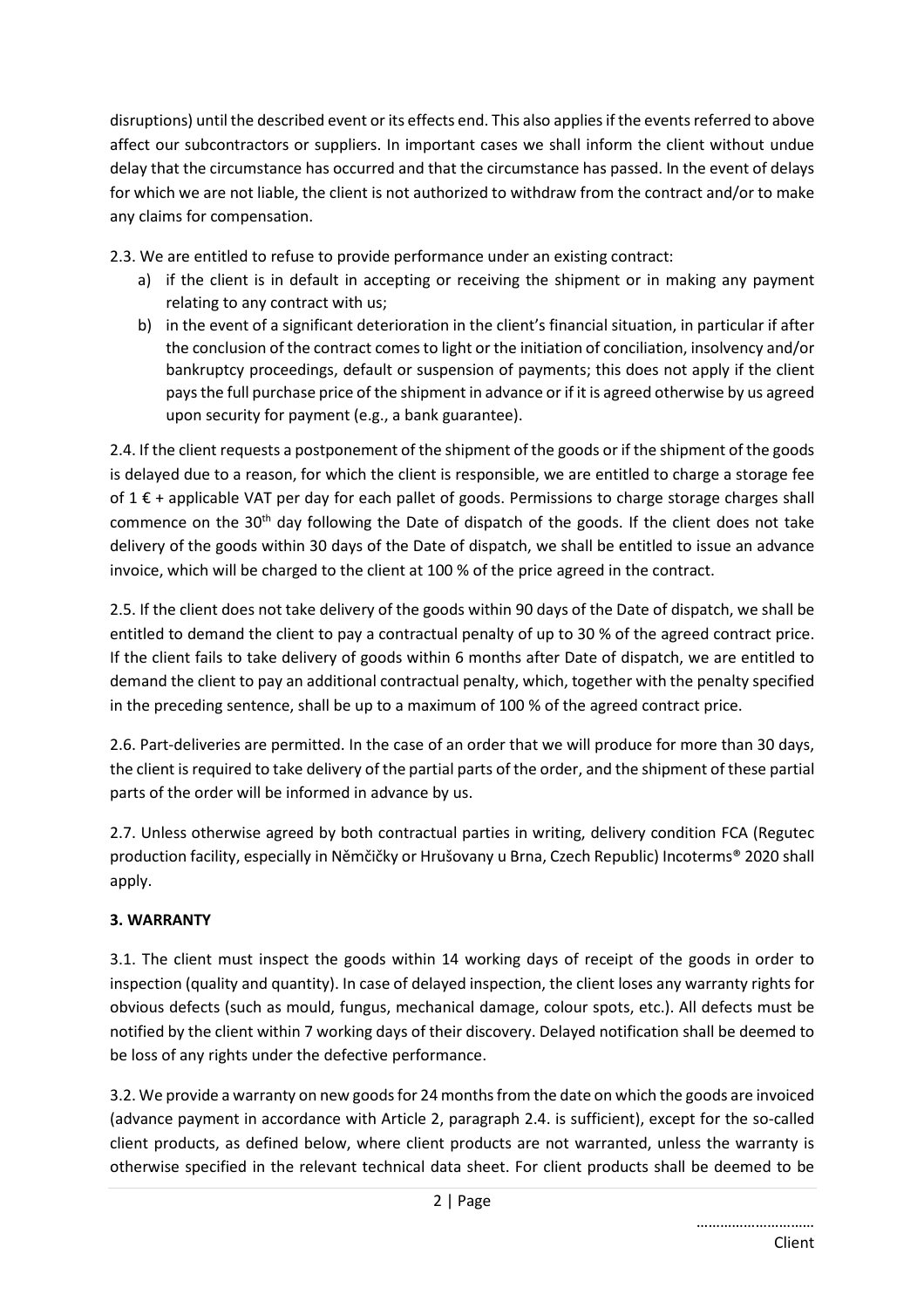products that are as such specified (e.g., in the technical data sheet) and/or that meet one of the following four conditions: (i) they are made on a mould which is exclusive for a single client, (ii) we may not sell them to other persons, (iii) the product specification is supplied for the most part by the client, or (iv) we do not know the exact use of the product and/or the method of installation. In the event that a claim is found to be justified, the client may claim the costs of exercising the right of defective performance (assembly and disassembly) if a budget for such costs is approved and confirmed by us prior to the commencement of installation and dismantling work. In such a case, the client shall deliver all related invoices. Any claims for reimbursement of costs related to the exercise of the right of defective performance exceeding 100 % of the respective purchase price of the delivered goods are hereby expressly excluded and we are not obliged to pay them.

3.3. In addition to the so-called client products, the warranty according to the previous paragraph does not apply to:

- a) second-hand goods and goods of  $2^{nd}$  or  $3^{rd}$  quality;
- b) permissible deviations of goods defined by us (e.g., in the catalogue);
- c) defects in the goods resulting from:
	- i. incorrect storage, stowage, relaxation before installation, installation, assembly, repair of the goods by the client or a person authorised by the client or the use of the goods in violation of installation instructions or technical data sheets supplied with the goods;
	- ii. excessive loading of the goods beyond the declared parameters;
	- iii. unsuitable subsoil or sub-base for the installation of the goods;
	- iv. normal use of the goods, ageing of the material, unsuitable climatic conditions and exposure to UV radiation, where these defects may consist of surface wear and tear or discolouration of the goods;
	- v. improper use of chemical cleaning agents;
	- vi. biological factors (e.g., mould and fungi) arising from more than 14 working days from receipt of goods;
	- vii. mechanical damage to the goods by the client or a third party.

3.4. Any defects and shortfalls must be reported in writing (email or mail) to the seat of the company via the current model complaint protocol available at our website www.regutec.com. Verbal or telephone messages only serve as an advance information, and shall not be considered a valid notice of defect unless it is subsequently confirmed in writing in accordance with the previous sentence. No notice of defects shall take effect without the same-day transmission of digital photographs of the rejected goods, including a general photograph of the site, where the rejected goods are located. In addition, in order to be valid, the notification of defect must contain: (i) a detailed description of the defect, (ii) the number of the delivery note by which the claimed goods were delivered, (iii) the location of the goods, (iv) in the case of installation of the goods at a person other than the client, the identification of this person. In the case of claims made on the grounds of defective materials, we are entitled to receive a sample of the goods delivered (1 or 2 pieces) at our request, in particular goods already used by the client, without undue delay. The nature and extent of the sample must correspond to our instructions and the sample must be delivered to our premises at the client's expense. In addition, we must be allowed to inspect the delivered goods at any time (and expressly also at a person other than the client where the goods have been installed) and the client is obliged to allow such an inspection. If the client breaches any of these obligations, he shall lose any rights arising from defective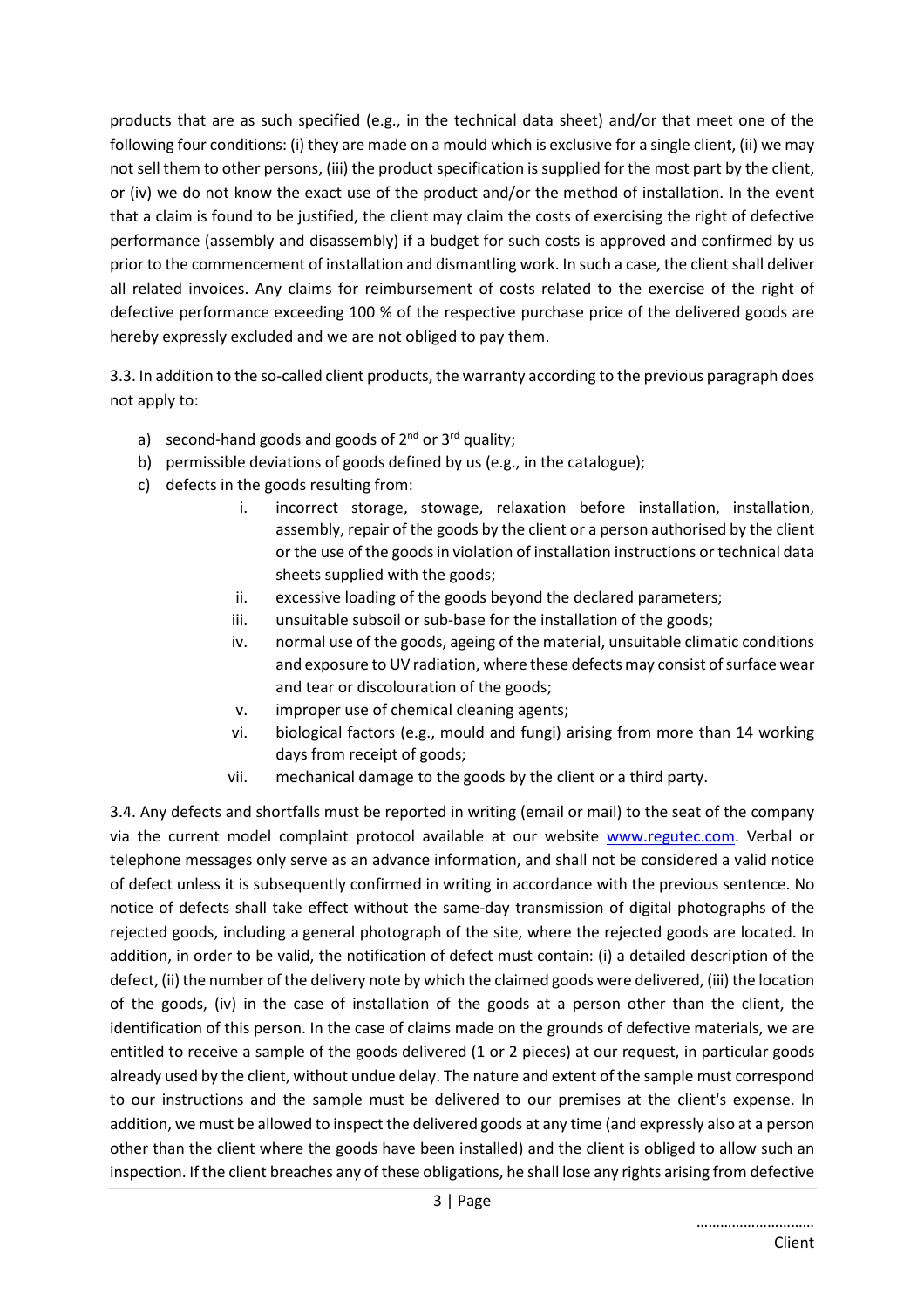performance. If we are satisfied that the report of a defect is justified, we will reimburse the client for the costs incurred in sending samples of the defective goods delivered to us.

3.5. Regardless of the nature of the defect in the goods, we shall be entitled, at our sole discretion, to satisfy the client's defect right within a reasonable time by remedying the defect, by supplying new (replacement) goods within a reasonable time, by reducing the purchase price or by refunding the purchase price, whereby the method of settlement of the claim is determined by our company. Any other claims, including claims for costs related to warranty claims and/or any additional claims for indemnification for lost profits, are excluded, except for the costs related to warranty claim (assembly and dismantling) pursuant to paragraph 3.2. of this article. Defect claims are inapplicable, if the client eliminates asserted defects without our written approval himself or let them eliminated by any third party.

3.6. The range of colours, the individual colour hues and the colour formulation of our products are subject to periodical changes and adjustments. Where orders and deliveries are separated by a period of time, colour variations cannot be excluded. Such colour variations shall not constitute a defect. The colours of products supplied by us may change slightly or turn pale over time because of exposure to sunlight and to other climatic or environmental influences. Such changes and also the natural abrasion of the rubber granules and the other natural ageing characteristics do not constitute defects.

3.7. In case the client reports a defect which – as a result of our subsequent review – proves to be nonexistent, we are entitled to be indemnified for all damages caused as a result.

3.8. In case a defect claim proves to be justified, we are entitled to decide how the faulty goods shall be dealt with (packaging and return, disposal of goods, etc.). The buyer is obliged to comply with our instructions and carry them out properly and provide us with all necessary documents proving the fulfilment of this obligation as well as the costs incurred in complying with this obligation. Otherwise, we shall not reimburse client these costs.

# **4. PAYMENT TERMS**

4.1. Prices do not include VAT nor other applicable taxes, custom duties and other charges, if applicable, neither freight and packaging costs, unless agreed otherwise in writing.

4.2. We are entitled to issue a final or advance invoice for payment of the purchase price on the day of dispatch of the goods or the client's receipt of the goods at our premises, if the goods are not dispatched or received in due time for reasons attributable to the client, then on the 30<sup>th</sup> day from the Date of dispatch. Our invoices are due and payable within 14 days from the date of invoice without deductions, unless otherwise agreed in writing. If the client falls into arrears, we are entitled to claim statutory interest on arrears and also contractual penalty at the daily rate of 0,05 % of the outstanding amount. If we are able prove that the client's delay has caused us greater damage, we shall be entitled to claim compensation for such damage at the same time.

4.3. Notices of defects or claimed rights of retention do not entitle the client to refuse payment.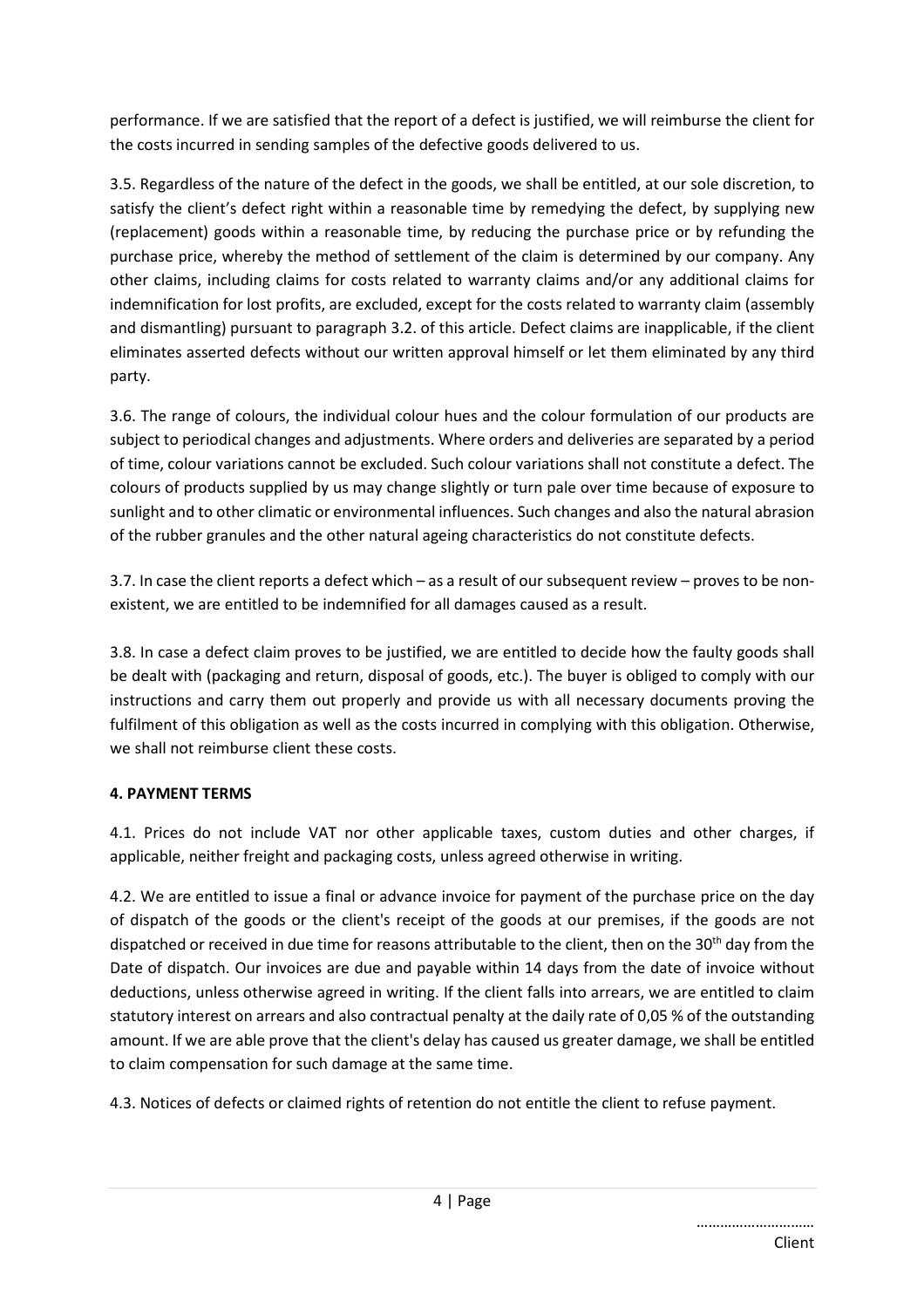### **5. TRANSFER OF OWNERSHIP**

5.1. The client acquires ownership of the goods at the moment of their receipt.

### **6. LIABILITY FOR DAMAGES**

6.1. We only accept liability for damages which we caused through the deliberate or grossly negligent behaviour in the performance of our obligations. Our liability is limited to the indemnification for the positive damages. We do not accept liability for the indemnification of consequential damages, damages to property, lost profits as well as damages resulting from claims of third parties against the client. Our liability for light negligence is excluded. In case of any claim for damages, we are free to choose between compensation in kind (improvement or replacement) or cash payment. If we compensate the client for damages in money, then - except for damages caused by wilful breach of our obligations - our liability shall be limited to an amount of up to 5 % of the contractual price of the relevant delivery of the goods in the event that the damage is the result of an insignificant breach, and to an amount of a maximum of 15 % of the contractual price of the relevant delivery of goods if the damage is the result of a material breach of our obligations.

6.2. The limitation or exclusion of our liability for damages also applies to any potential personal liability of our co-workers, workers, employees or other persons involved in the performance of our duties.

### **7. WITHDRAWAL**

7.1. Any contractual party is entitled to withdraw from the contract in case of substantial breach of the contract by the other contractual party.

7.2. As a substantial breach of the contract by the client shall be considered especially:

- a) delay in any payment exceeding 30 days after the due date;
- b) not taking delivery of goods within 30 days after the Date of dispatch;
- c) cessation of payments;
- d) initiation of insolvency and/or bankruptcy proceedings with the client.

If we withdraw from the contract because of a substantial breach by the client, the eventually agreed exclusivity agreements with the client shall not apply and we are entitled to dispose of goods originally intended exclusively for the client at our discretion, including its resale or liquidation.

### **8. OTHER ARRANGEMENTS**

8.1. These GTC and all contracts between us and the client shall be governed, interpreted and enforced in accordance with the law of the Czech Republic. Besides provisions of the Act No. 89/2012 Coll., the Civil Code (hereinafter referred to as the "Civil Code") excluded from application implicitly by adopting specific different provisions in this GTC, following provisions of the Civil Code are hereby explicitly excluded from application: § 557 (contra proferentem), § 558 par. 2 (business practices), § 1793 (disproportionate shortening of rights), § 1799 and § 1800 (clauses in adhesion contracts), § 1805 par. 2 (ultra duplum interdiction). Client assumes the risk of change of circumstances according to § 1765 par. 2 of the Civil Code.